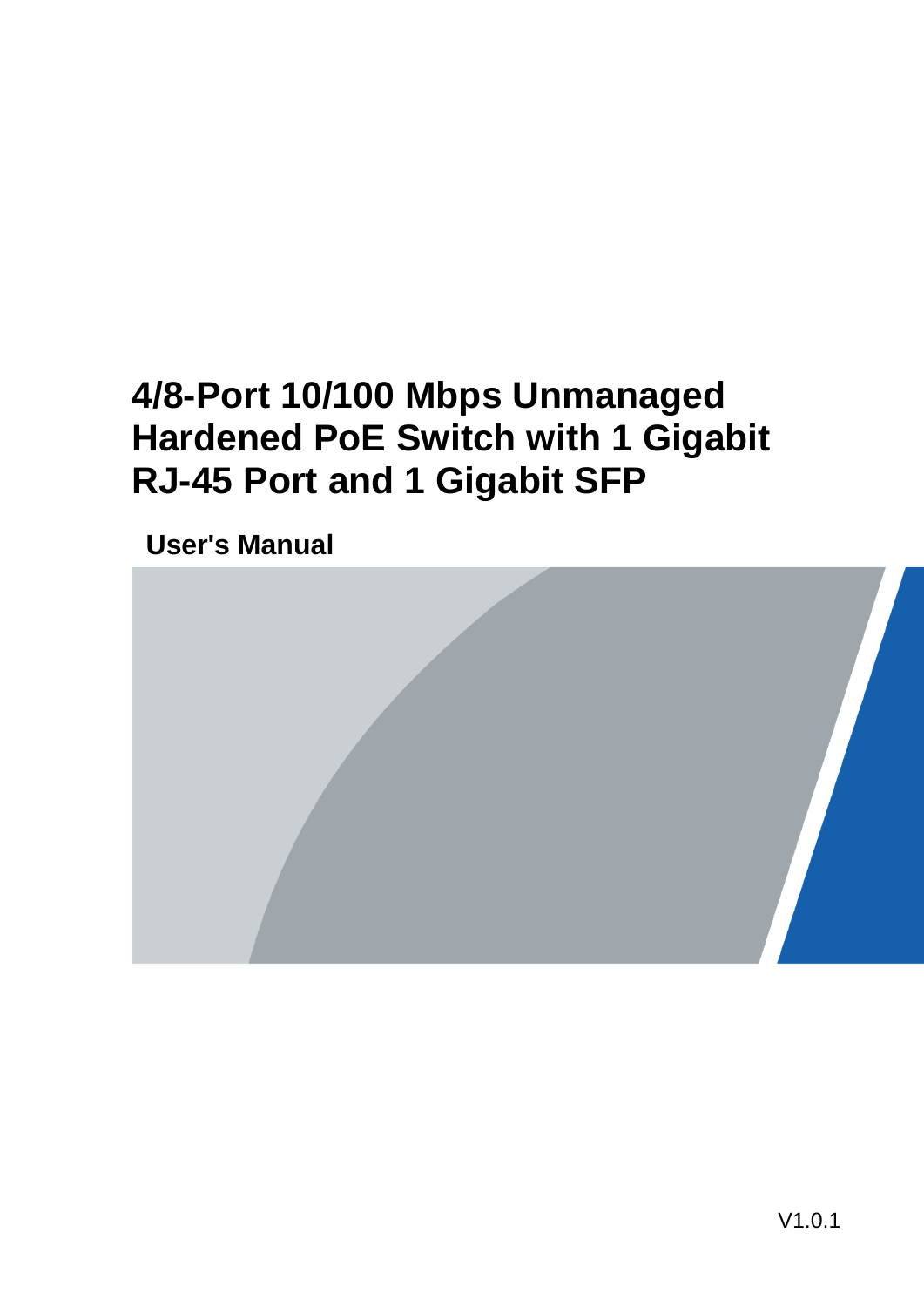# **Foreword**

### **General**

This user's manual (hereinafter referred to be "the manual") introduces the features and structure of 4/8-Port 10/100 Mbps Unmanaged Hardened PoE Switch with 1 Gigabit RJ-45 Port and 1 Gigabit SFP.

### Safety Instructions

The following categorized signal words with defined meaning might appear in the manual.

| <b>Signal Words</b> | <b>Meaning</b>                                                                                                                                  |
|---------------------|-------------------------------------------------------------------------------------------------------------------------------------------------|
|                     | Indicates a high potential hazard which, if not avoided, will result in<br>death or serious injury.                                             |
|                     | Indicates a medium or low potential hazard which, if not avoided,<br>could result in slight or moderate injury.                                 |
| <b>CAUTION</b>      | Indicates a potential risk which, if not avoided, could result in<br>property damage, data loss, lower performance, or unpredictable<br>result. |
|                     | Provides additional information as the emphasis and supplement to<br>the text.                                                                  |

### Revision History

| <b>Version</b> | <b>Revision Content</b> | <b>Release Time</b> |
|----------------|-------------------------|---------------------|
| V1.0.1         | Updated foreword        | November 2020       |
| V1.0.0         | First release.          | November 2020       |

### About the Manual

- The manual is for reference only. If there is inconsistency between the manual and the actual product, the actual product shall prevail.
- We are not liable for any loss caused by the operations that do not comply with the manual.
- The manual would be updated according to the latest laws and regulations of related regions. For detailed information, see the paper manual, CD-ROM, QR code or our official website. If there is inconsistency between paper manual and the electronic version, the electronic version shall prevail.
- All the designs and software are subject to change without prior written notice. The product updates might cause some differences between the actual product and the manual. Please contact the customer service for the latest program and supplementary documentation.
- There still might be deviation in technical data, functions and operations description, or errors in print. If there is any doubt or dispute, please refer to our final explanation.
- Upgrade the reader software or try other mainstream reader software if the manual (in PDF format) cannot be opened.
- All trademarks, registered trademarks and the company names in the manual are the properties of their respective owners.
- Please visit our website, contact the supplier or customer service if there is any problem occurred when using the device.
- If there is any uncertainty or controversy, please refer to our final explanation.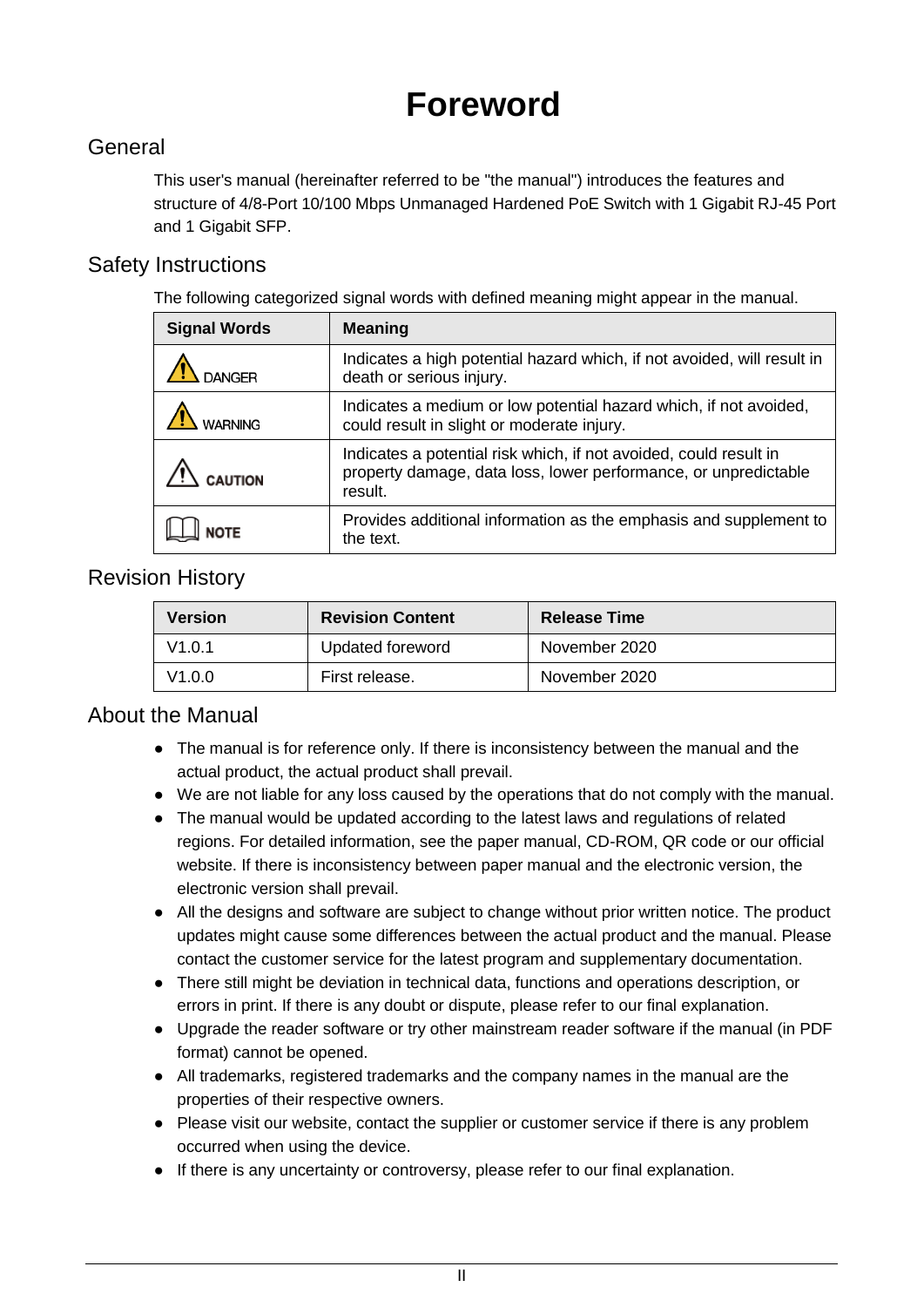# <span id="page-2-0"></span>**Important Safeguards and Warnings**

The manual helps you to use our product properly. To avoid danger and property damage, read the manual carefully before using the product, and we highly recommend you to keep it well for future reference.

### Operating Requirements

- Do not expose the device directly to the sunlight, and keep it away from heat.
- Do not install the device in the damp environment, and avoid dust and soot.
- Make sure the device is in horizontal installation, and install the device on solid and flat surface to avoid falling down.
- Avoid liquid spattering on the device. Do not place object full of liquid on the device to avoid liquid flowing into the device.
- Install the device in the well-ventilated environment. Do not block the air vent of the device.
- Use the device at rated input and output voltage.
- Do not dissemble the device without professional instruction.
- Transport, use, and store the device in allowed ranges of humidity and temperature.
- Disconnect the power supply first to avoid personal injury when removing the cable.
- Voltage stabilizer and lightening arrester are optional according to site power supply and surrounding environment.

### Power Supply Requirements

- Use the battery properly to avoid fire, explosion, and other dangers.
- Replace the battery with battery of the same type.
- Use locally recommended power cord in the limit of rated specifications.
- Use the standard power adapter. We will assume no responsibility for any problems caused by nonstandard power adapter.
- The power supply shall meet the SELV requirement. Use the power supply that conforms to Limited Power Source, according to IEC60950-1. Refer to the device label.
- Adopt GND protection for I-type device.
- The coupler is the disconnecting apparatus. Keep it at the angle for easy to operate.
- Be sure to ground the device (connect with copper wire whose cross section is not less than 2.5 mm<sup>2</sup> and resistance to ground is less than or equal to  $4Ω$ ).

### Battery Caution

- Do not ingest battery to avoid chemical burn hazard.
- This product contains a coin cell battery. If the coin cell battery is swallowed, it can cause severe internal burns in just 2 hours and can lead to death.
- Keep new and used batteries away from children.
- If the battery compartment does not close securely, stop using the product and keep it away from children.
- If you think batteries might have been swallowed or placed inside any part of the body, seek immediate medical attention.
- Risk of explosion if the battery is replaced by an incorrect type.
- Do not throw or immerse into water, heat to more than  $100^{\circ}$  (212°F), repair or disassemble, leave in an extremely low air pressure environment or extremely high-temperature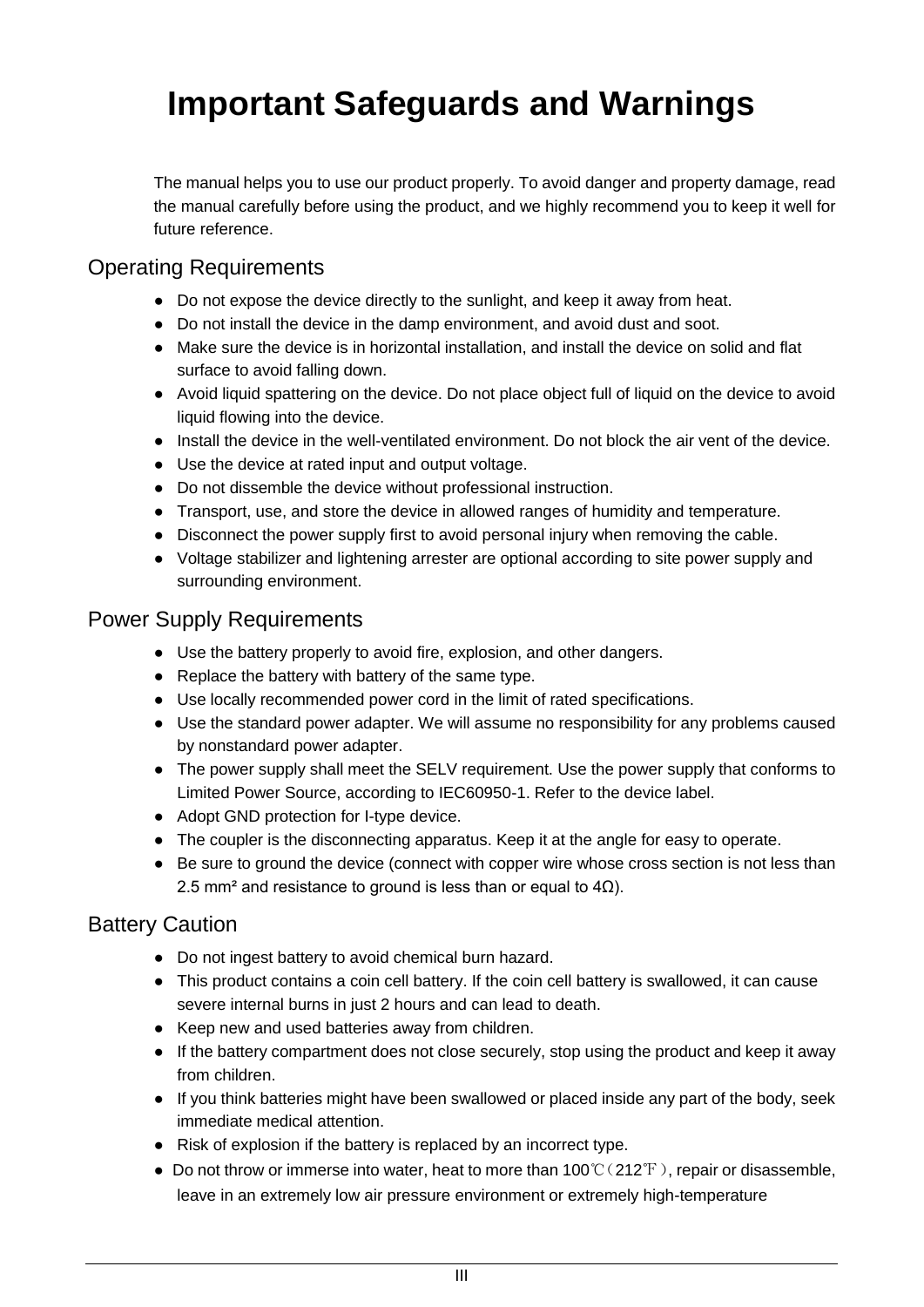environment, crush, puncture, cut or incinerate.

● Dispose of the battery as required by local ordinances or regulations.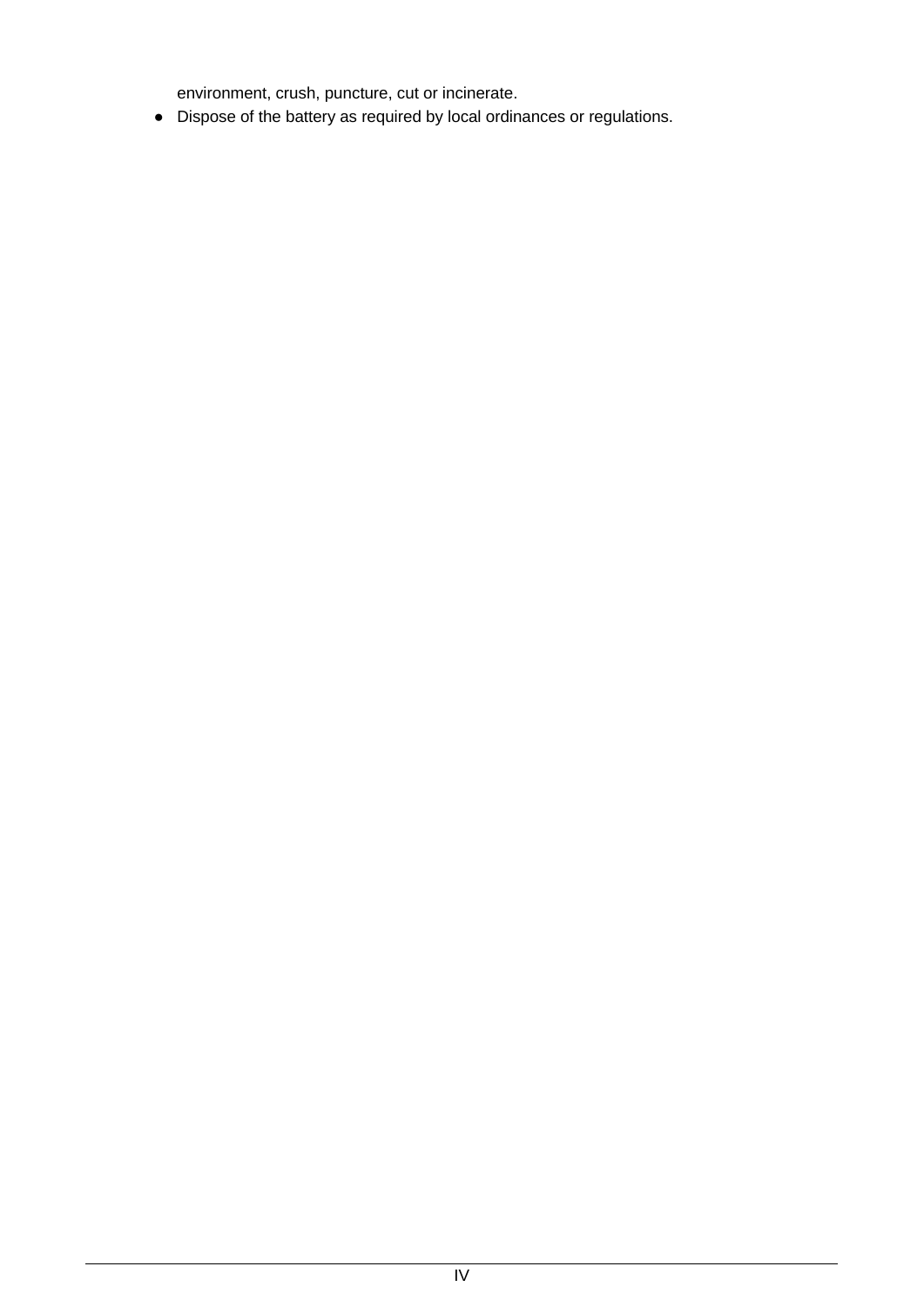# **Table of Contents**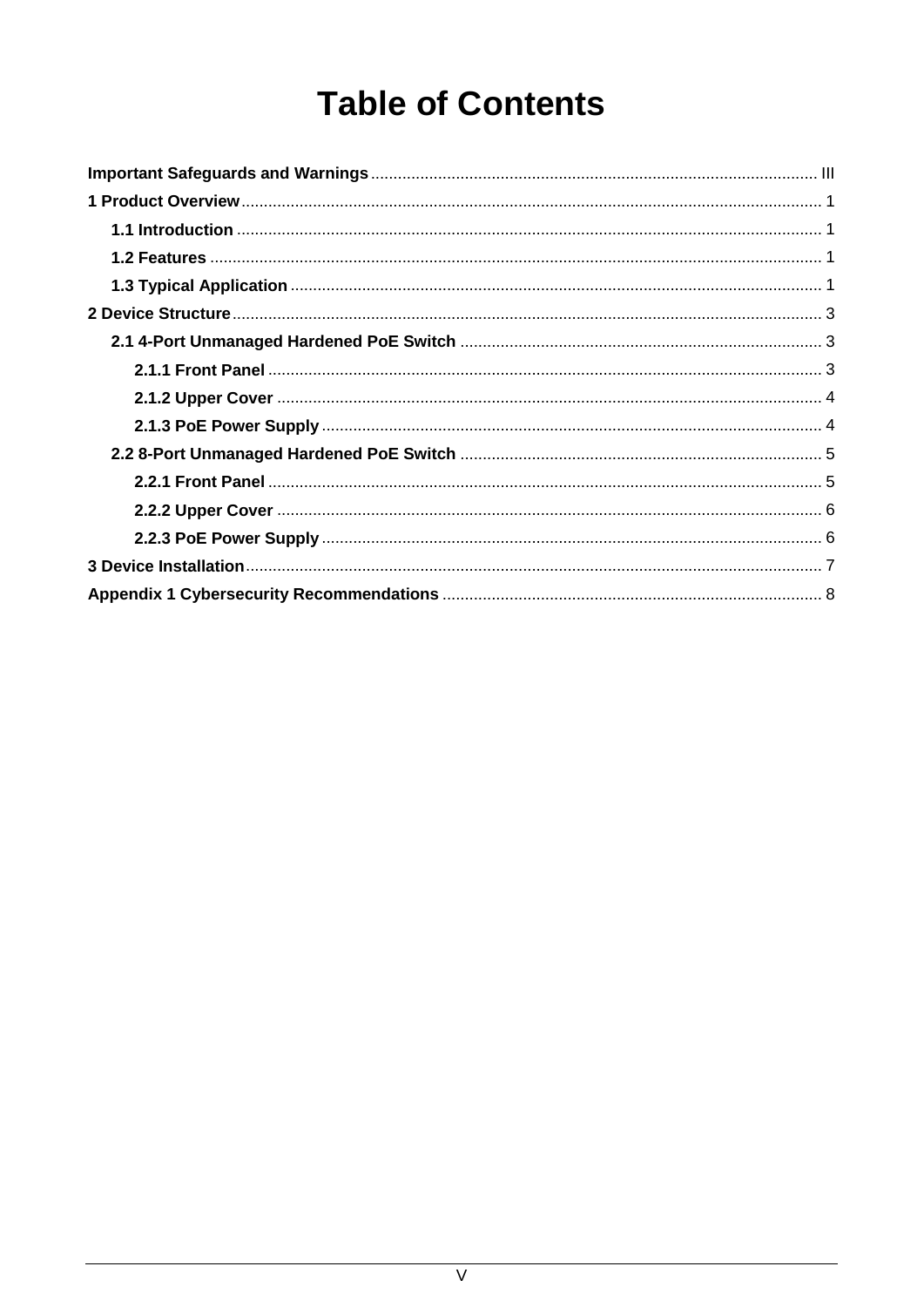# **1 Product Overview**

## <span id="page-5-1"></span><span id="page-5-0"></span>**1.1 Introduction**

4/8-Port 10/100 Mbps Unmanaged Hardened PoE Switch with 1 Gigabit RJ-45 Port and 1 Gigabit SFP is a type of layer two commercial switch. It provides 4 or 8 10/100 Mbps Ethernet ports, 1 10/100/1000 Mbps self-adaptive RJ-45 port, and 1 1000 Mbps SFP fiber port.

## <span id="page-5-2"></span>**1.2 Features**

### General Features

- Layer two hardened PoE switch.
- Supports IEEE802.3, IEEE802.3u, IEEE802.3ab/z and IEEE802.3X standards.
- MAC auto learning, aging, MAC address capacity 8K.
- Supports MDI/MDIX self-adaptation.
- RJ-45 port supports 10/100 Mbps self-adaptation, supports IEEE802.3af and IEEE803.3at power supply standards.
- Adopts metal enclosure.
- Industrial wide working temperature design.
- Supports 48V DC–57V DC power supply and dual power backup.

### Individual Features

- 4-Port 10/100 Mbps Unmanaged Hardened PoE Switch: Port 1 supports Hi-PoE 60W power supply.
- 8-Port 10/100 Mbps Unmanaged Hardened PoE Switch: Port 1 and port 2 support BT 90W power supply.
- Supports two transmission modes, including Extend Mode On and Extend Mode Off. Extend Mode Off is a standard Ethernet mode with 100 Mbps transmission bandwidth, and supports a maximum transmission distance of 100 m with six different types of cables. Extend Mode On is a long-distance transmission mode with a transmission bandwidth of 10 Mbps, and supports a maximum transmission distance of 250 m with six different types of cables.

## <span id="page-5-3"></span>**1.3 Typical Application**

The typical networking scene is shown as follows.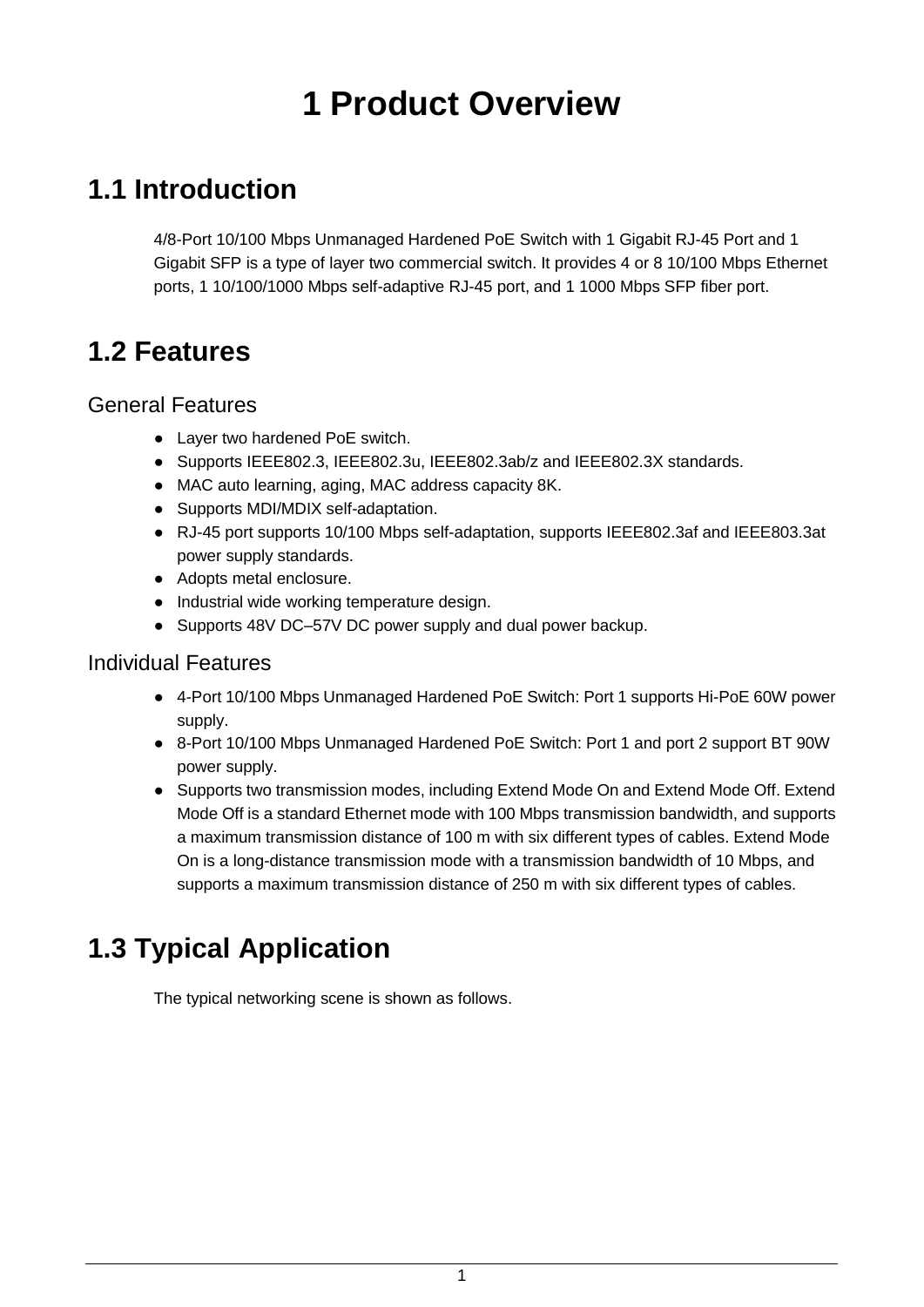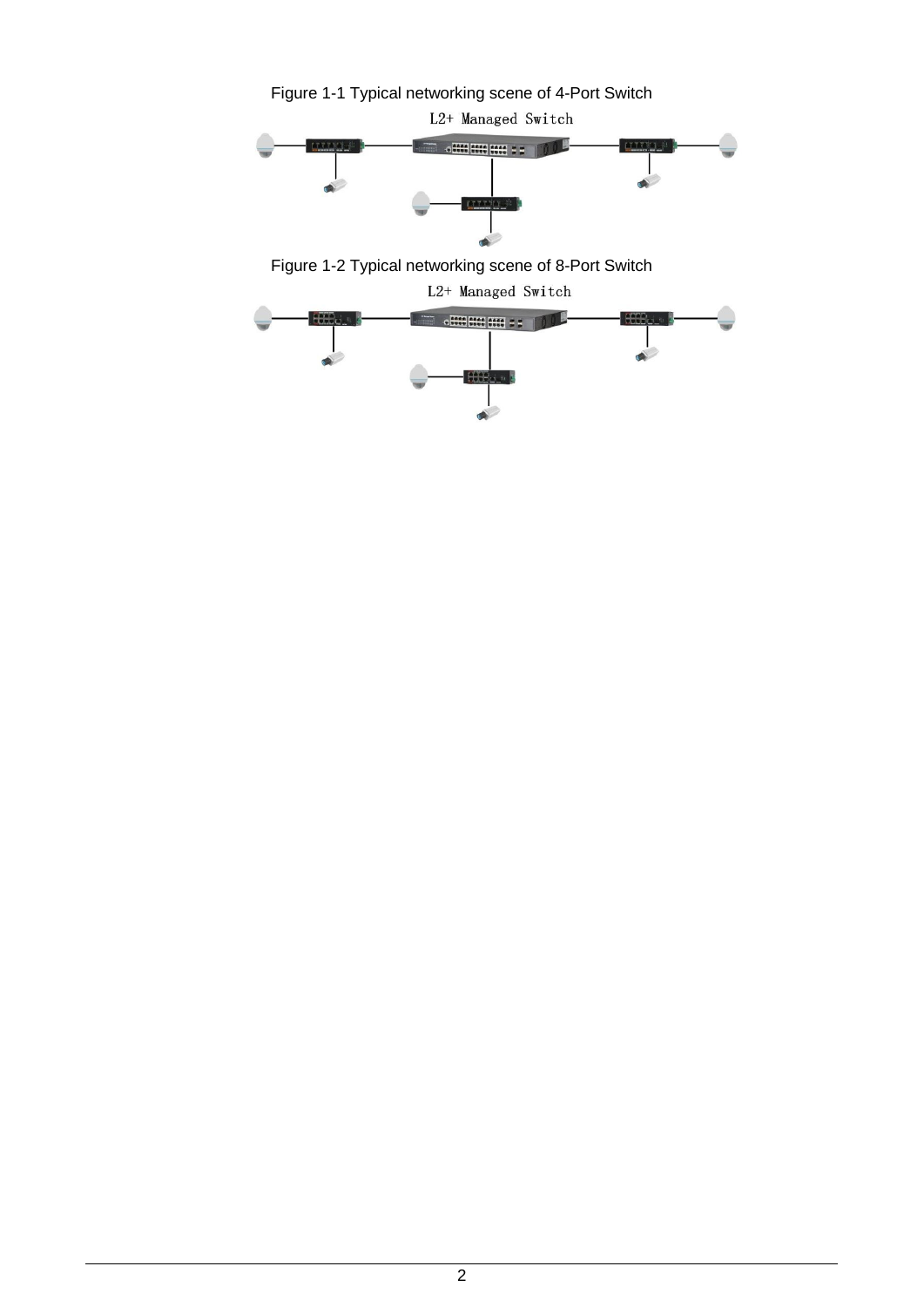# **2 Device Structure**

## <span id="page-7-1"></span><span id="page-7-0"></span>**2.1 4-Port Unmanaged Hardened PoE Switch**

## <span id="page-7-2"></span>**2.1.1 Front Panel**



Table 2-1 The description of front panel

| No. | <b>Name</b>              | <b>Description</b>                                                                    |
|-----|--------------------------|---------------------------------------------------------------------------------------|
|     | 10/100 Base-T            | 4 x 10/100 Mbps self-adaptive PoE power<br>supply ports.                              |
| 2   | 10/100/1000 Base-T       | 10/100/1000 Mbps self-adaptive RJ-45 port.                                            |
| 3   | 100/1000 Base-X          | 100/1000 Mbps self-adaptive SFP fiber port.                                           |
| 4   | Link/Act                 | Fiber port status indicator light.                                                    |
| 5   | <b>PWR</b>               | Power indicator light, and it is also the PoE<br>power supply status indicator light. |
| 6   | Link indicator light     | When linking up, the indicator light is solid<br>on.                                  |
|     | Act indicator light      | When the data passing the switch, the<br>indicator light flashes.                     |
| 8   | PoE indicator light      | PoE power supply status indicator light.                                              |
| 9   | Link/Act indicator light | Ethernet port status indicator light.                                                 |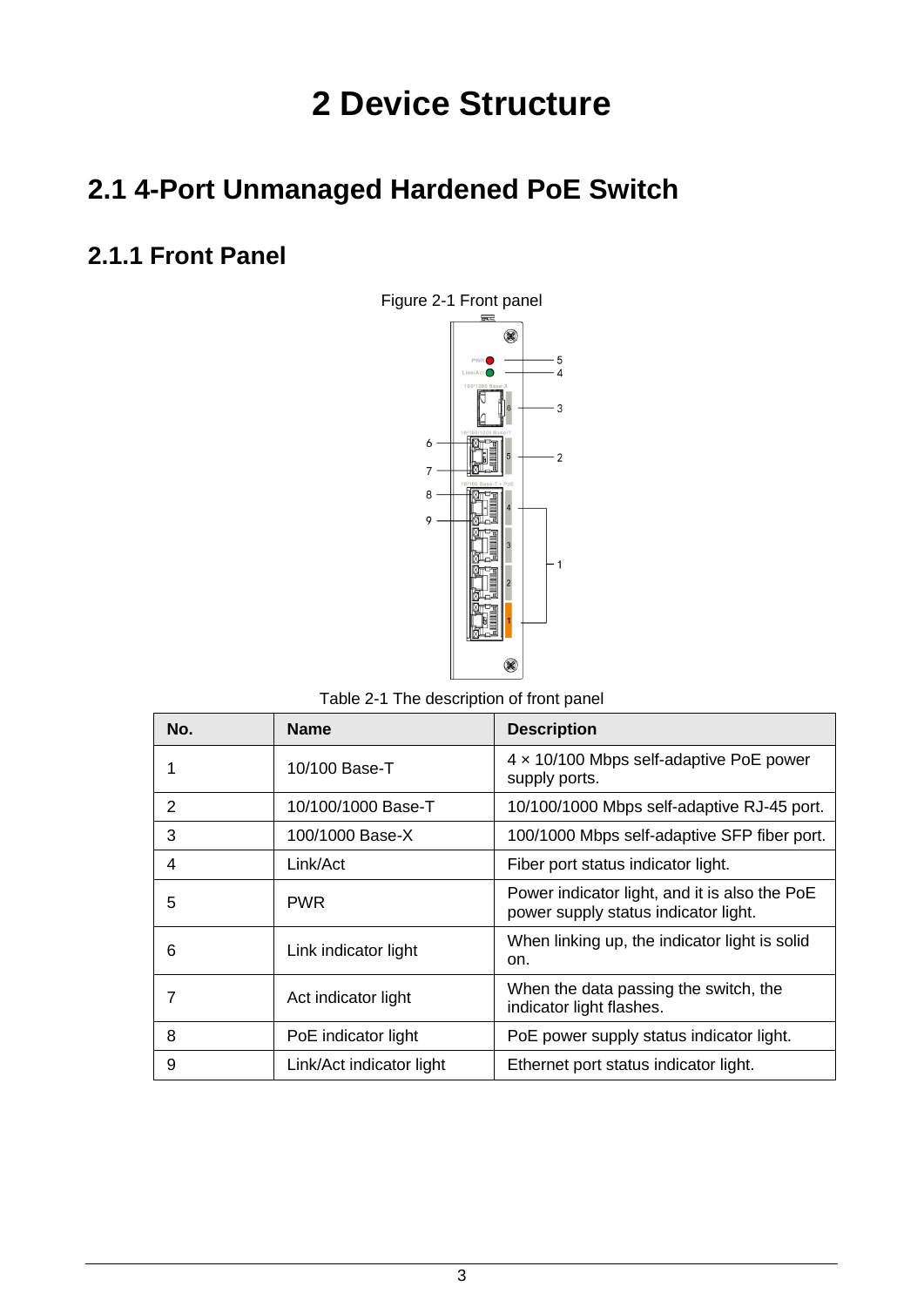## <span id="page-8-0"></span>**2.1.2 Upper Cover**



Figure 2-2 Upper cover

Table 2-2 The description of upper cover

| No. | <b>Name</b>     | <b>Description</b>                                                                                                                                                                                                                                                                                                                                                |
|-----|-----------------|-------------------------------------------------------------------------------------------------------------------------------------------------------------------------------------------------------------------------------------------------------------------------------------------------------------------------------------------------------------------|
|     | Ground terminal | GND.                                                                                                                                                                                                                                                                                                                                                              |
| 2   | PWR2/PWR1       | Power ports, dual power backup access.<br>Supports 48V DC-57V DC power input.                                                                                                                                                                                                                                                                                     |
| 3   | Extend Mode     | <b>ON:</b> Long-distance transmission mode with<br>10 Mbps transmission bandwidth, and<br>supports a maximum transmission distance<br>of 250 m with six different types of cables.<br><b>OFF:</b> Standard Ethernet mode with 100<br>Mbps transmission bandwidth, and supports<br>a maximum transmission distance of 100 m<br>with six different types of cables. |
| 4   | <b>PD</b> Alive | When PD Alive is dialed to <b>ON</b> , the switch<br>perceives that there is no flow output of the<br>camera and determines that the camera<br>crashes. The camera is restarted through PoE<br>power-off to solve the problem.                                                                                                                                    |

## <span id="page-8-1"></span>**2.1.3 PoE Power Supply**

- One 100 Mbps RJ-45 port supports IEEE802.3af, IEEE802.3at standards and Hi-PoE 60W power supply.
- Three 100 Mbps RJ-45 ports support IEEE802.3af, IEEE802.3at standard power supply.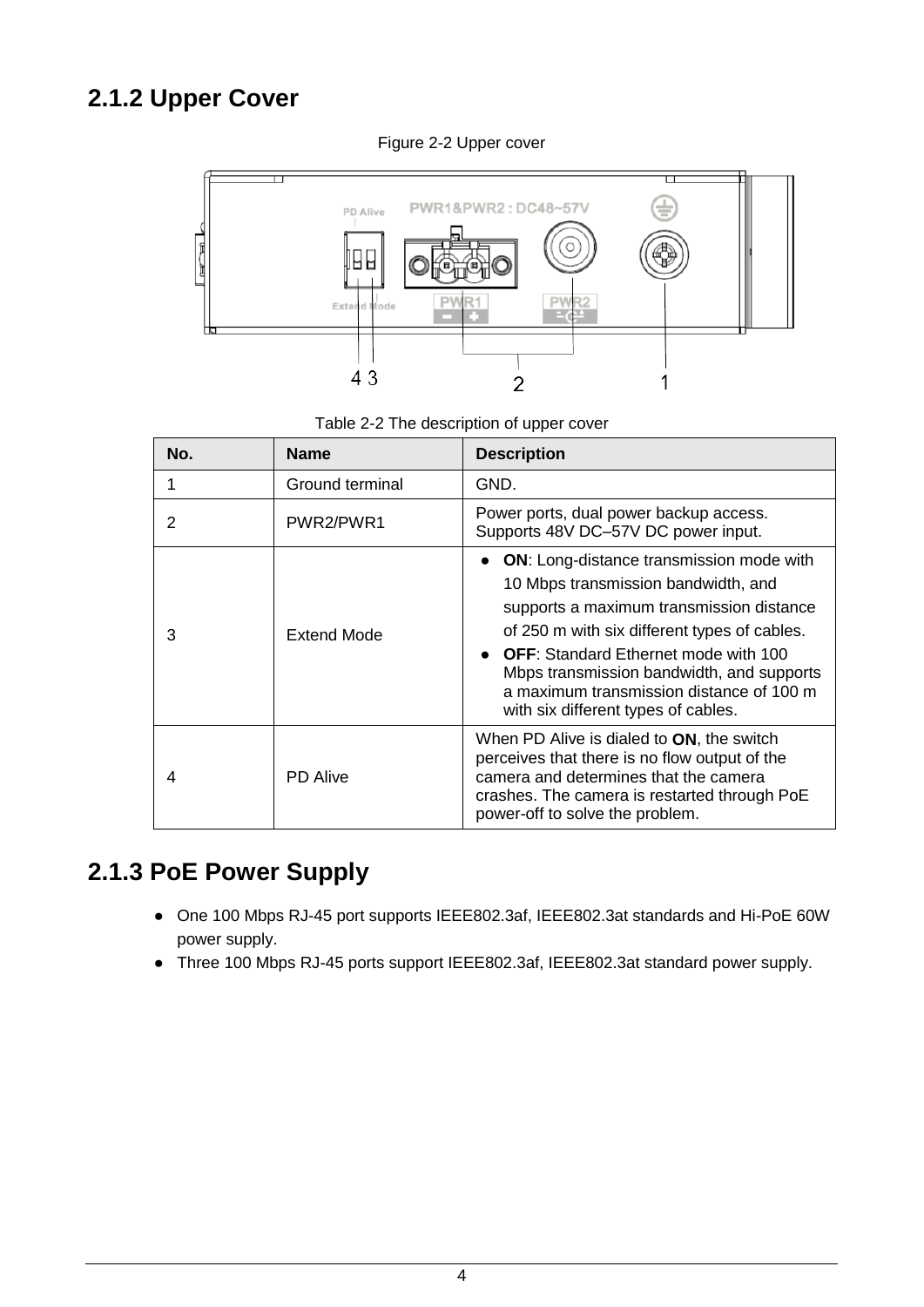# <span id="page-9-0"></span>**2.2 8-Port Unmanaged Hardened PoE Switch**

## <span id="page-9-1"></span>**2.2.1 Front Panel**



Table 2-3 The description of front panel

| No. | <b>Name</b>              | <b>Description</b>                                                                    |
|-----|--------------------------|---------------------------------------------------------------------------------------|
|     | 10/100 Base-T            | 8 x 10/100 Mbps self-adaptive PoE power<br>supply ports.                              |
| 2   | 10/100/1000 Base-T       | 10/100/1000 Mbps self-adaptive RJ-45<br>port.                                         |
| 3   | $1000$ Base-X            | 1000 Mbps SFP fiber port.                                                             |
| 4   | Link/Act                 | Fiber port status indicator                                                           |
| 5   | <b>PWR</b>               | Power indicator light, and it is also the PoE<br>power supply status indicator light. |
| 6   | Link indicator light     | When linking up, the indicator light is solid<br>on.                                  |
|     | Act indicator light      | When the data passing the switch, the<br>indicator light flashes.                     |
| 8   | PoE indicator light      | PoE power supply status indicator light.                                              |
| 9   | Link/Act indicator light | Ethernet port status indicator.                                                       |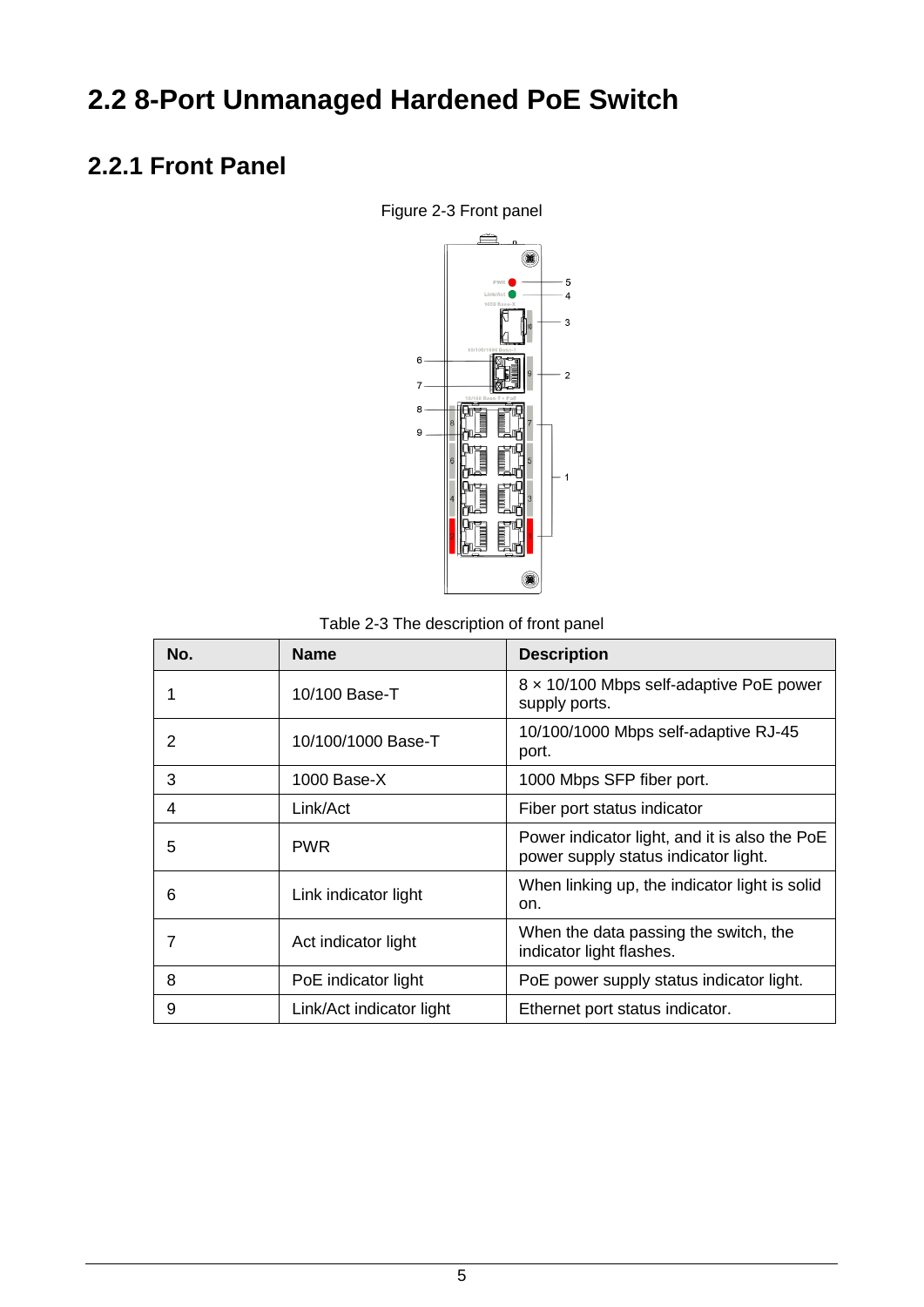## <span id="page-10-0"></span>**2.2.2 Upper Cover**



Table 2-4 The description of upper cover

| No. | <b>Name</b>     | <b>Description</b>                                                                                                                                                                                                                                                                                                                                                        |
|-----|-----------------|---------------------------------------------------------------------------------------------------------------------------------------------------------------------------------------------------------------------------------------------------------------------------------------------------------------------------------------------------------------------------|
|     | Ground terminal | GND.                                                                                                                                                                                                                                                                                                                                                                      |
|     | PWR2/PWR1       | Power ports, dual power backup access.<br>Supports 48V DC-57V DC power input.                                                                                                                                                                                                                                                                                             |
| 3   | Extend Mode     | <b>ON:</b> Long-distance transmission mode with<br>$\bullet$<br>10 Mbps transmission bandwidth, and<br>supports a maximum transmission distance<br>of 250 m with six different types of cables.<br>• OFF: Standard Ethernet mode with 100<br>Mbps transmission bandwidth, and supports<br>a maximum transmission distance of 100 m<br>with six different types of cables. |
| 4   | <b>PD</b> Alive | When PD Alive is dialed to ON, the switch<br>perceives that there is no flow output of the<br>camera and determines that the camera<br>crashes. The camera is restarted through PoE<br>power off to solve the problem.                                                                                                                                                    |

## <span id="page-10-1"></span>**2.2.3 PoE Power Supply**

- Two 100 Mbps RJ-45 ports supports IEEE802.3af, IEEE802.3at standards and BT 90W power supply.
- Six 100 Mbps RJ-45 ports support IEEE802.3af, IEEE802.3at standard power supply.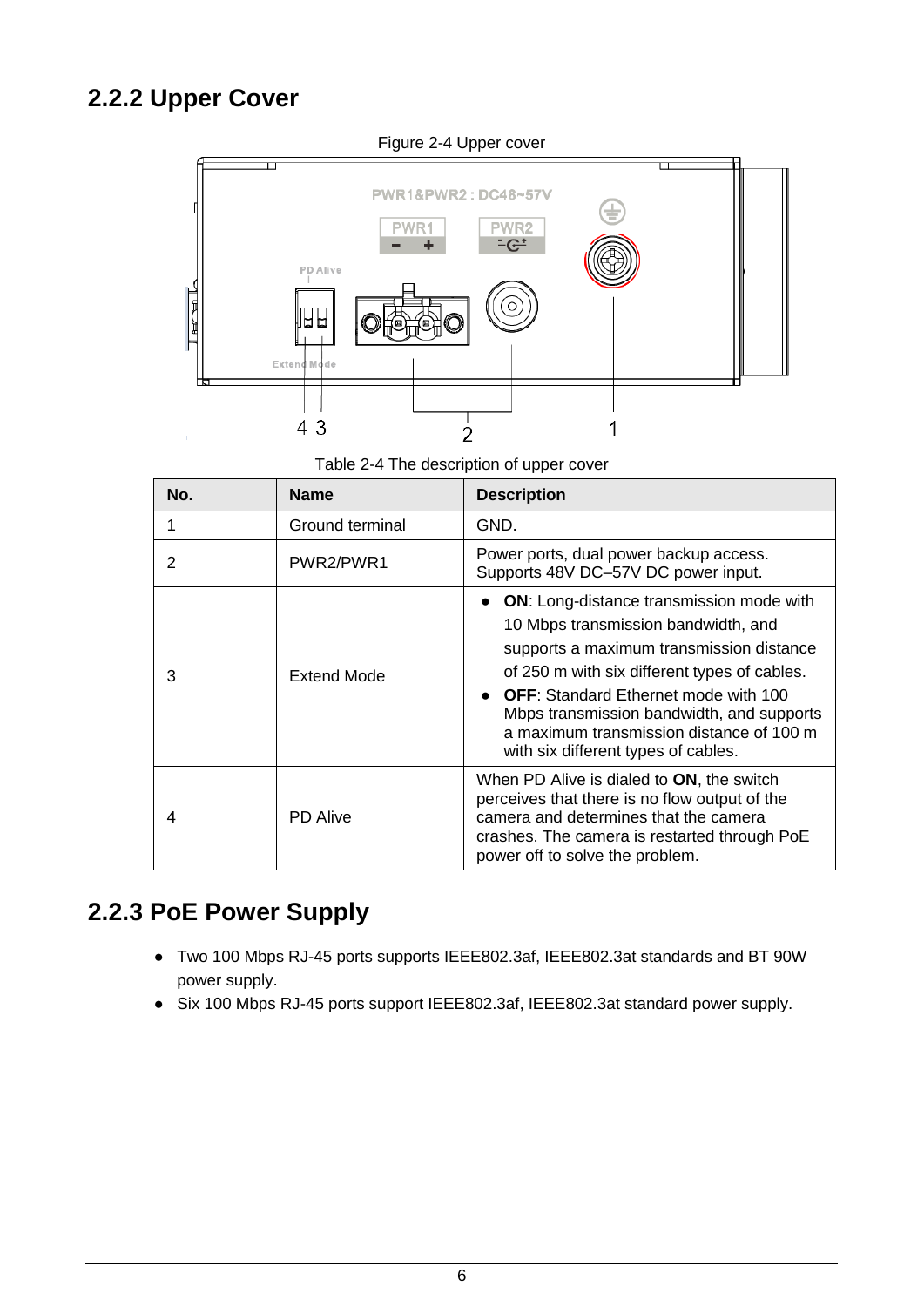# **3 Device Installation**

<span id="page-11-0"></span>PoE switch supports DIN rail mounting. Lay the switch hook on the rail, press the PoE switch to make the buckle get into the slide.

- $\Box$
- 4-port PoE switch supports the slide width of 28 mm.
- 8-port PoE switch supports the slide width of 38 mm.

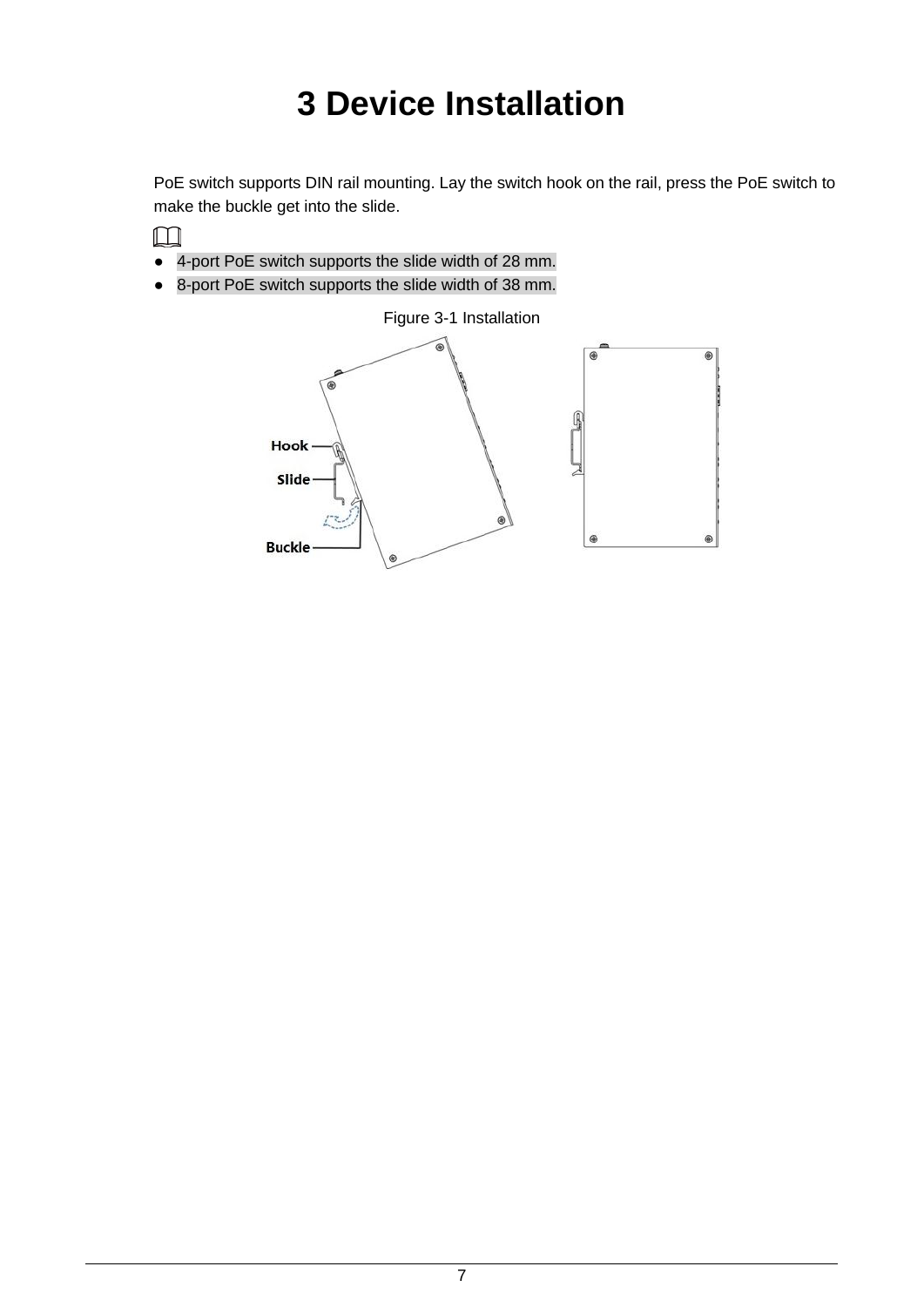# <span id="page-12-0"></span>**Appendix 1 Cybersecurity Recommendations**

Cybersecurity is more than just a buzzword: it's something that pertains to every device that is connected to the internet. IP video surveillance is not immune to cyber risks, but taking basic steps toward protecting and strengthening networks and networked appliances will make them less susceptible to attacks. Below are some tips and recommendations on how to create a more secured security system.

### **Mandatory actions to be taken for basic device network security:**

### 1. **Use Strong Passwords**

Please refer to the following suggestions to set passwords:

- The length should not be less than 8 characters;
- Include at least two types of characters; character types include upper and lower case letters, numbers and symbols;
- Do not contain the account name or the account name in reverse order;
- Do not use continuous characters, such as 123, abc, etc.;
- Do not use overlapped characters, such as 111, aaa, etc.;

### 2. **Update Firmware and Client Software in Time**

- According to the standard procedure in Tech-industry, we recommend to keep your device (such as NVR, DVR, IP camera, etc.) firmware up-to-date to ensure the system is equipped with the latest security patches and fixes. When the device is connected to the public network, it is recommended to enable the "auto-check for updates" function to obtain timely information of firmware updates released by the manufacturer.
- We suggest that you download and use the latest version of client software.

#### **"Nice to have" recommendations to improve your device network security:**

#### 1. **Physical Protection**

We suggest that you perform physical protection to device, especially storage devices. For example, place the device in a special computer room and cabinet, and implement well-done access control permission and key management to prevent unauthorized personnel from carrying out physical contacts such as damaging hardware, unauthorized connection of removable device (such as USB flash disk, serial port), etc.

#### 2. **Change Passwords Regularly**

We suggest that you change passwords regularly to reduce the risk of being guessed or cracked.

#### 3. **Set and Update Passwords Reset Information Timely**

The device supports password reset function. Please set up related information for password reset in time, including the end user's mailbox and password protection questions. If the information changes, please modify it in time. When setting password protection questions, it is suggested not to use those that can be easily guessed.

#### 4. **Enable Account Lock**

The account lock feature is enabled by default, and we recommend you to keep it on to guarantee the account security. If an attacker attempts to log in with the wrong password several times, the corresponding account and the source IP address will be locked.

### 5. **Change Default HTTP and Other Service Ports**

We suggest you to change default HTTP and other service ports into any set of numbers between 1024~65535, reducing the risk of outsiders being able to guess which ports you are using.